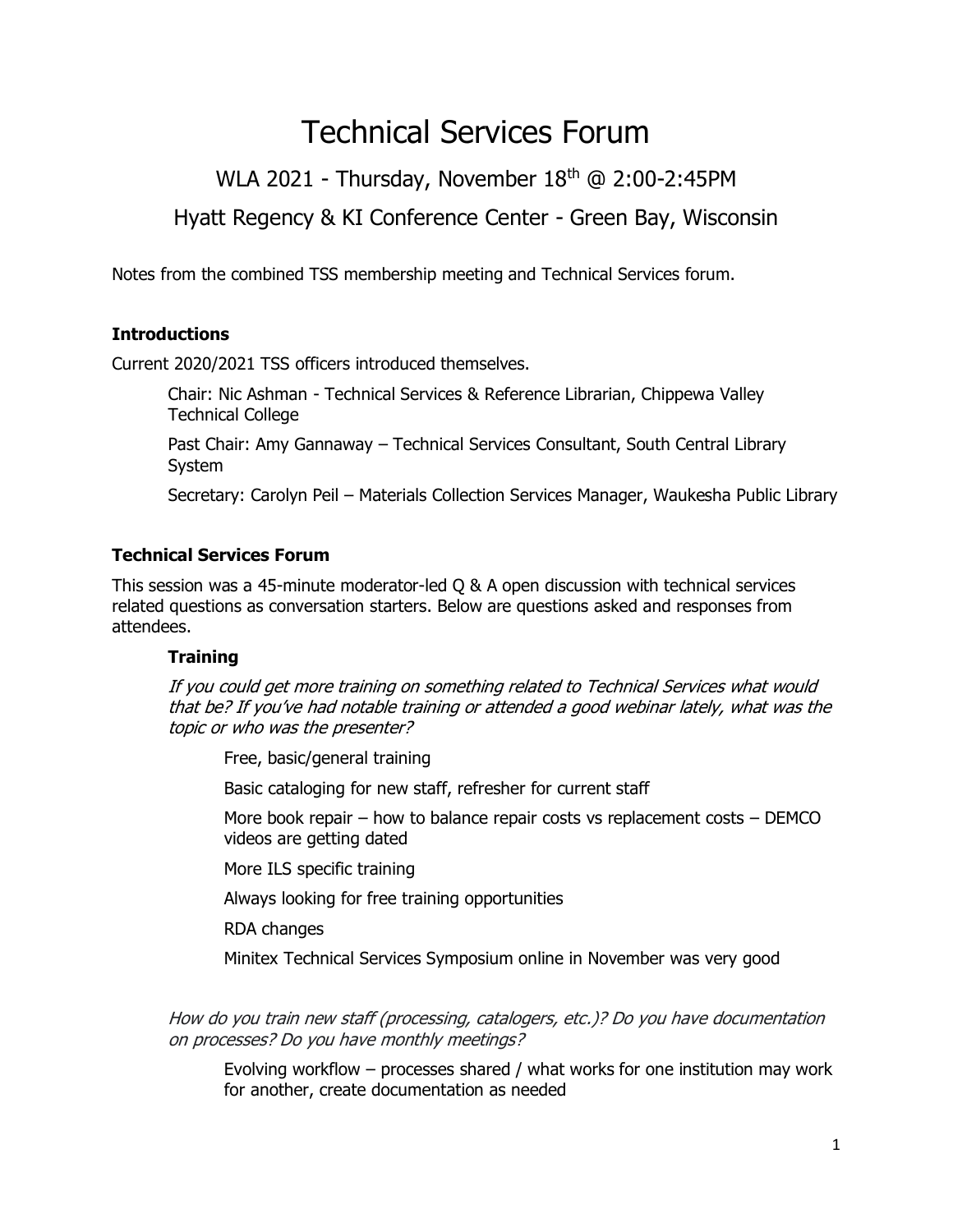Monthly meetings as staffing allows

Help desk tickets- multiple requests for similar thing- respond and share with staff

Manuals & webinar training with quiz at the end, very time-consuming to create

New clerks have mentors - checklists for what to cover, lots of hand holding

Repeat, repeat, repeat – what you say  $/$  how you say it; have new staff tell you what they are doing, or where the mistake was made- will remember it

#### **Inventory & Deselection**

Does your library look for stolen library materials that might show up for sale online, such as on eBay, or Buy Sell Trade, or other resale sites? If so, are there particular resale sites you check?

No time to check resale sites for video games

Limit number of games checked out on a card

Facebook Marketplace, GameStop, Video Resale shops – patrons & local stores may contact the library to report stolen materials

Has your library removed any non-traditional materials that didn't work out, or removed any collection recently due to low demand?

3-D Doodlers – tips got stuck

Requests to check out puppies  $\circledS$ 

What are you doing with discarded materials? Weeding might have been a project tackled during the pandemic, so some might have more than usual. Is anyone using Baker and Taylor's new Sustainable Shelves program? How is that -- or any other discard program -- going?

Better World Books – used them for years

Sustainable Shelves – can experience lag time for credits, quarterly pay-outs?

YMCA, Boys & Girls Clubs- partner with them for discarded materials

Consider contacting local jails

Outreach collections at local Community Centers

Book Sales – ongoing, yearly

#### **Cataloging**

What have others done (or started to explore) to address questionable and offensive subject headings in the public catalog?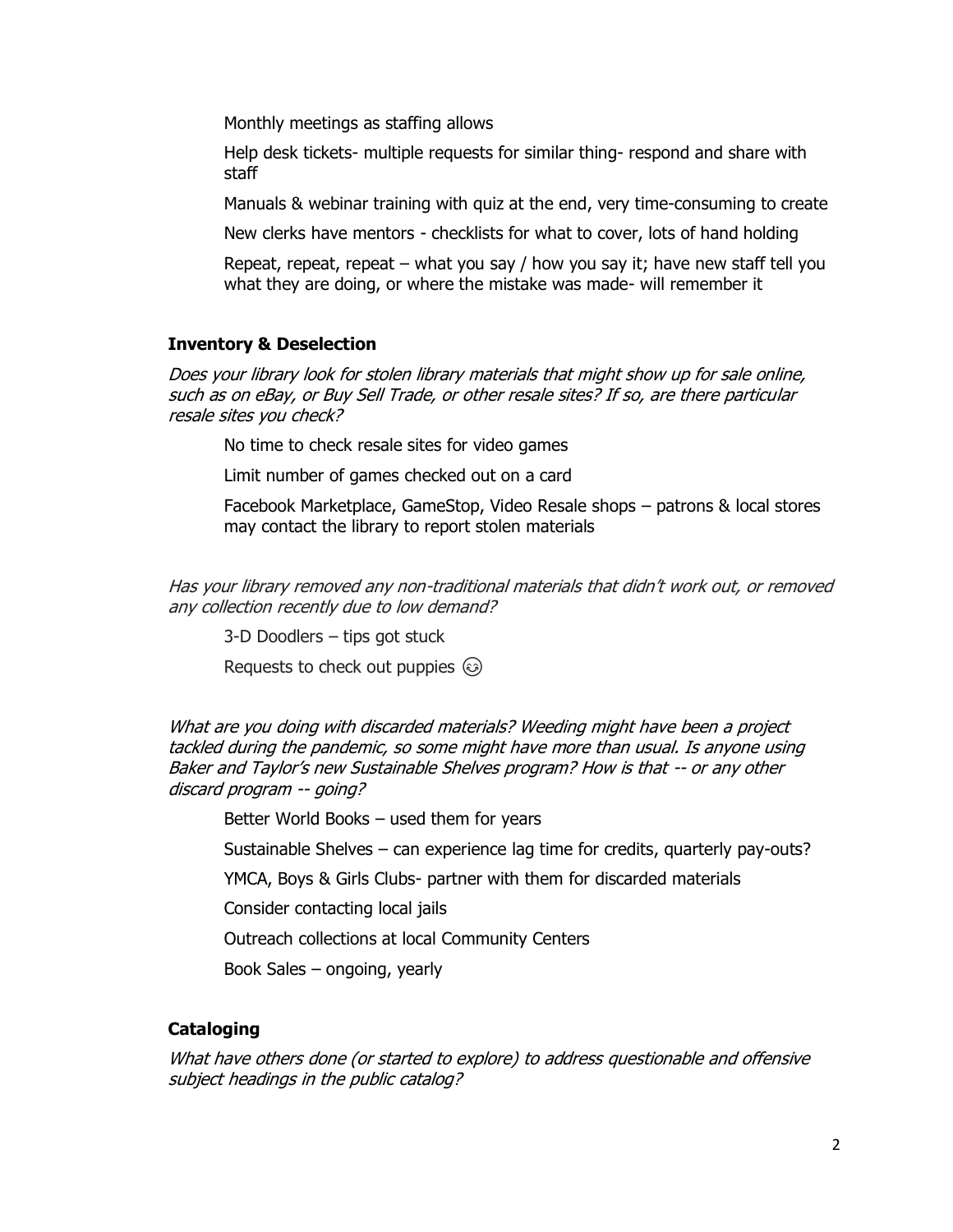Adding subject headings where lacking; updating cooking or recipe books related to local indigenous populations to help patrons locate them

Adding topical subject heading- i.e., empowering women, graphic design, culinary arts

Alternative vocabularies – OLAC, Homosaurus, hard to find time to add these into workflow

Backstage trying to help

Local headings – ERIC, Homosaurus are helpful- subject headings already created – don't need to create in-house

LC announced on November 12 they will be changing headings - aliens will be changed to *noncitizens*, and *illegal aliens* will be changed to *illegal immigration* 

There will be a conference session on Friday about inclusive cataloging

What resources have people found helpful for keeping up with RDA changes, especially the most recent changes? Has anyone, especially at the consortium level, looked into how to start systematically addressing problematic or insensitive subject headings - or headings for groups that are marginalized that should be present but are not - especially from a cost and sustainability perspective?

Notice changes when bringing in copy cataloging records. Do these need to be applied at a lower-level library right away?

Newer RDA fields for accessibility were mentioned at Minitex symposium:

341 – accessibility content

- 532 accessibility note
- $041$  subfields p, q, s, and r

RDA information is just stumbled on

Are ILS making use of RDA fields? So much happening

How much authority work and cleanup are libraries/systems doing?

Most in attendance said their libraries work with Backstage Library Works Very few using MARCIVE

Is anyone using OCLC WorldShare Management Service (WMS) for their ILS?

Other than the person who asked, no one said they were

#### **Wrap-up**

A participant asked that these questions be shared with a Google Doc or something similar to allow more responses to these questions and the ones the group didn't have time to address.